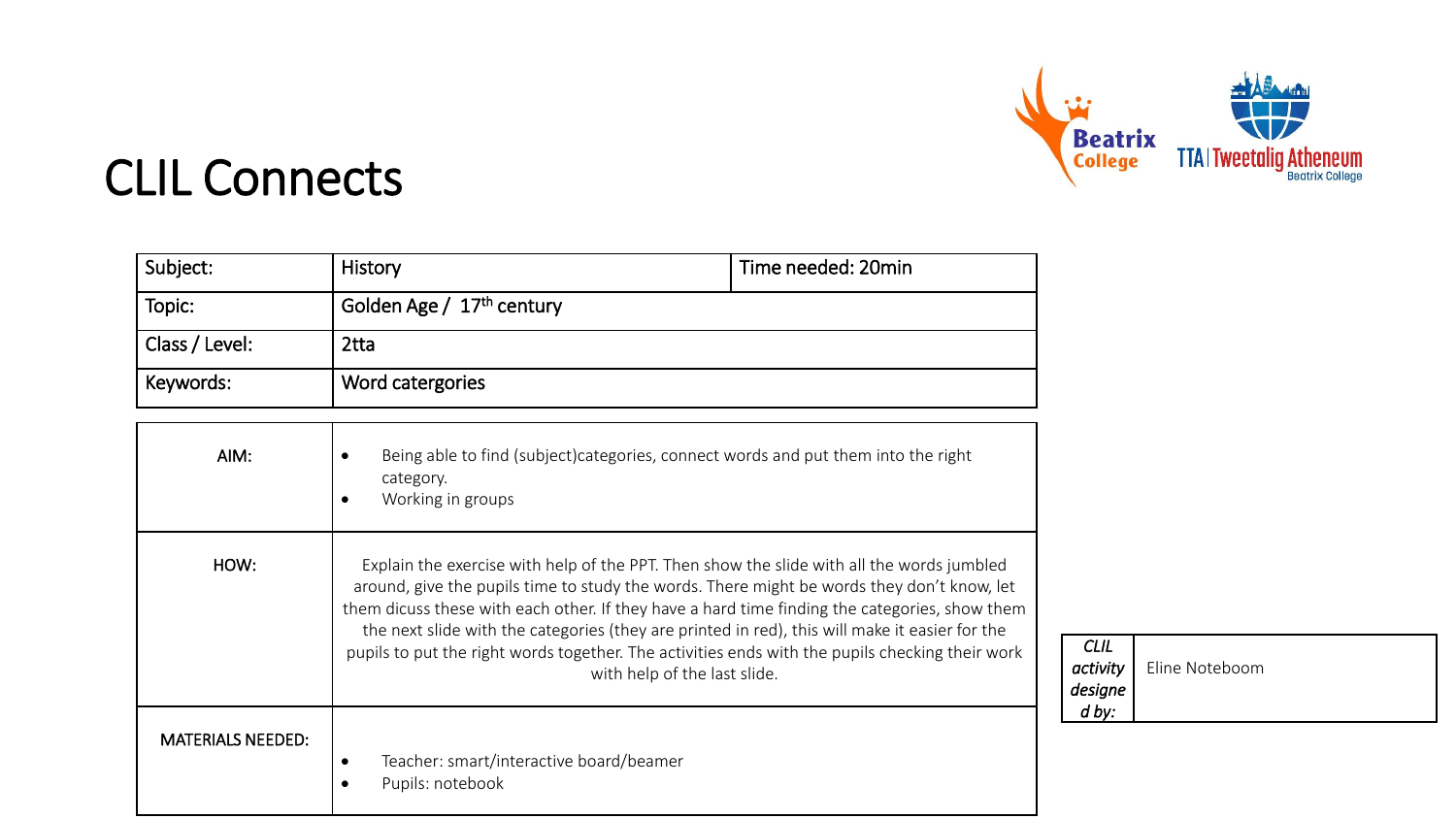# Golden Age / 17th Century

Word Jumble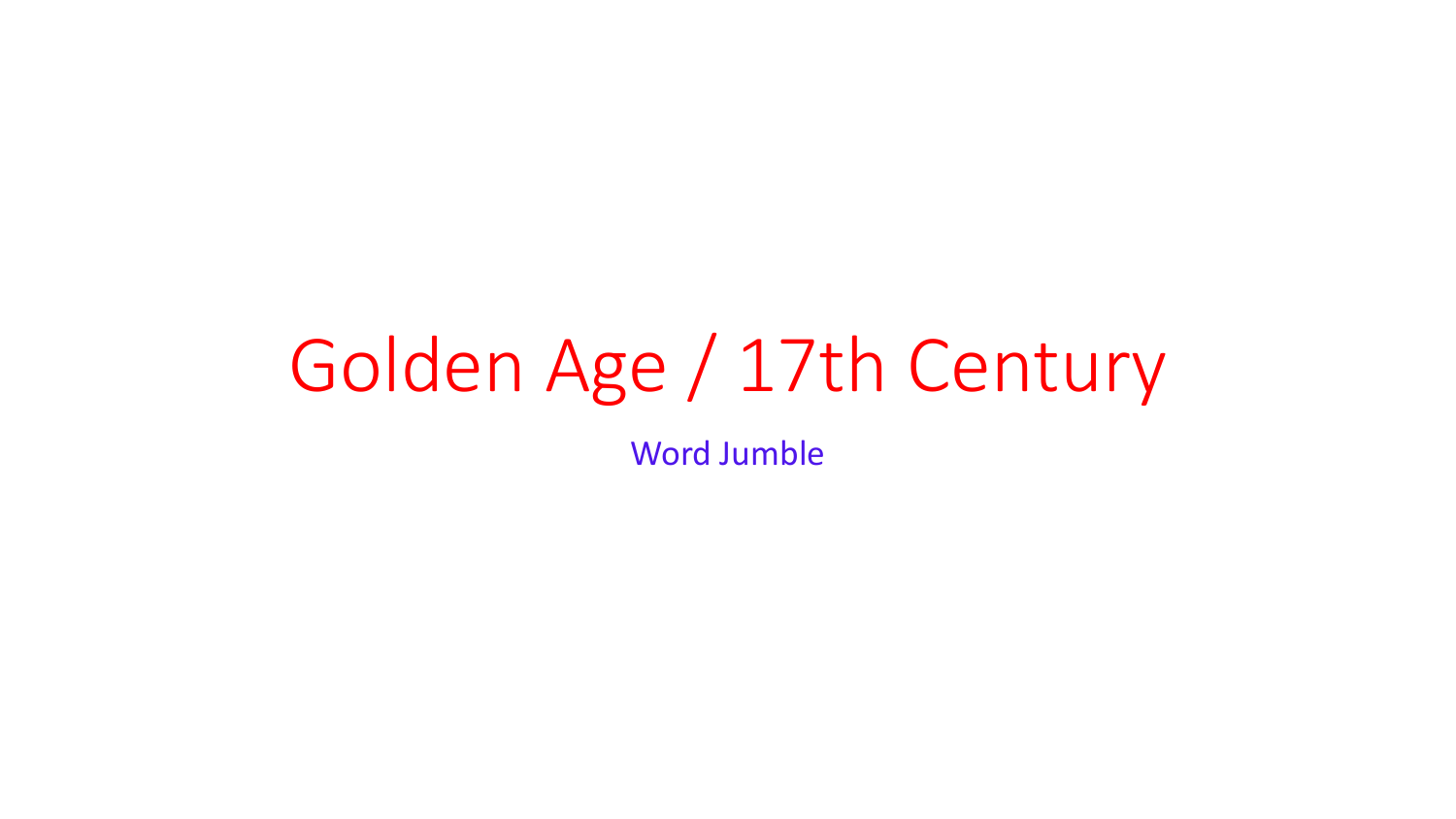## Word Jumble

- Look at the words. Do you know all these words?
- Find the categories (4)
- Place the words in the right category
- Make a test question for each category with help of these words.

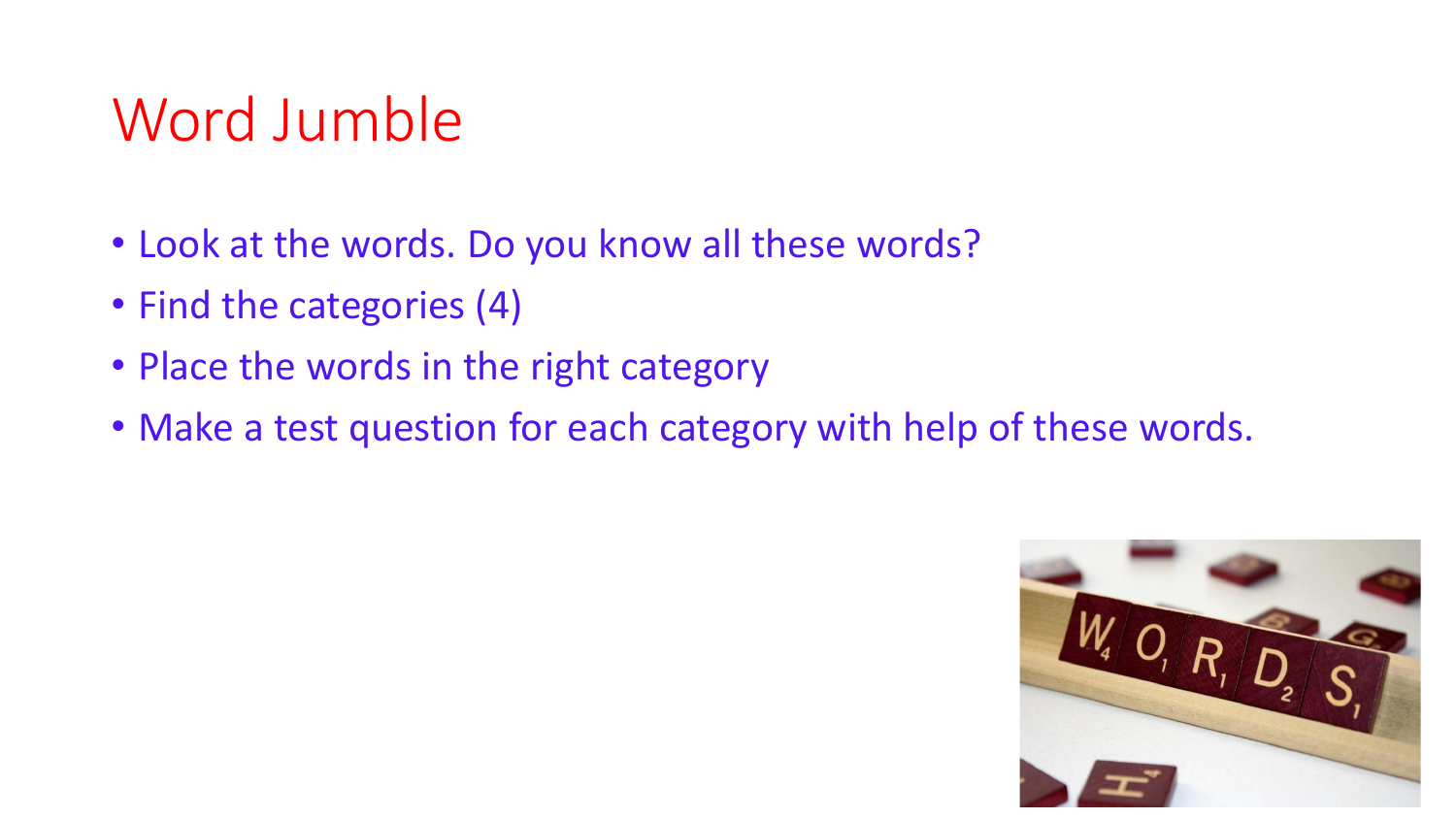### Words………………………….

| Rembrandt<br><b>VOC</b><br>War | <b>Sharp Resolution</b><br><b>Grand Pensionary</b><br>Provinces | <b>States general</b><br>Etchings<br>Vermeer | Profit<br>Trade<br><b>WIC</b>  |
|--------------------------------|-----------------------------------------------------------------|----------------------------------------------|--------------------------------|
| Colonies<br>Patrons            | Peace<br><b>Navigation Acts</b>                                 | Generality<br>Stadtholder                    | <b>Spices</b><br><b>Shares</b> |
| Expedition                     | M.de Ruyter                                                     | Paintings                                    | Art                            |
| Government                     | Show off wealth                                                 | <b>Truce</b>                                 | Fleet                          |
| Mercantilism                   | <b>Council of the States</b>                                    | Anglo-Dutch war                              | <b>Sailors</b>                 |
| <b>Binnenhof</b>               | Home countries                                                  | Warships                                     | Shipping                       |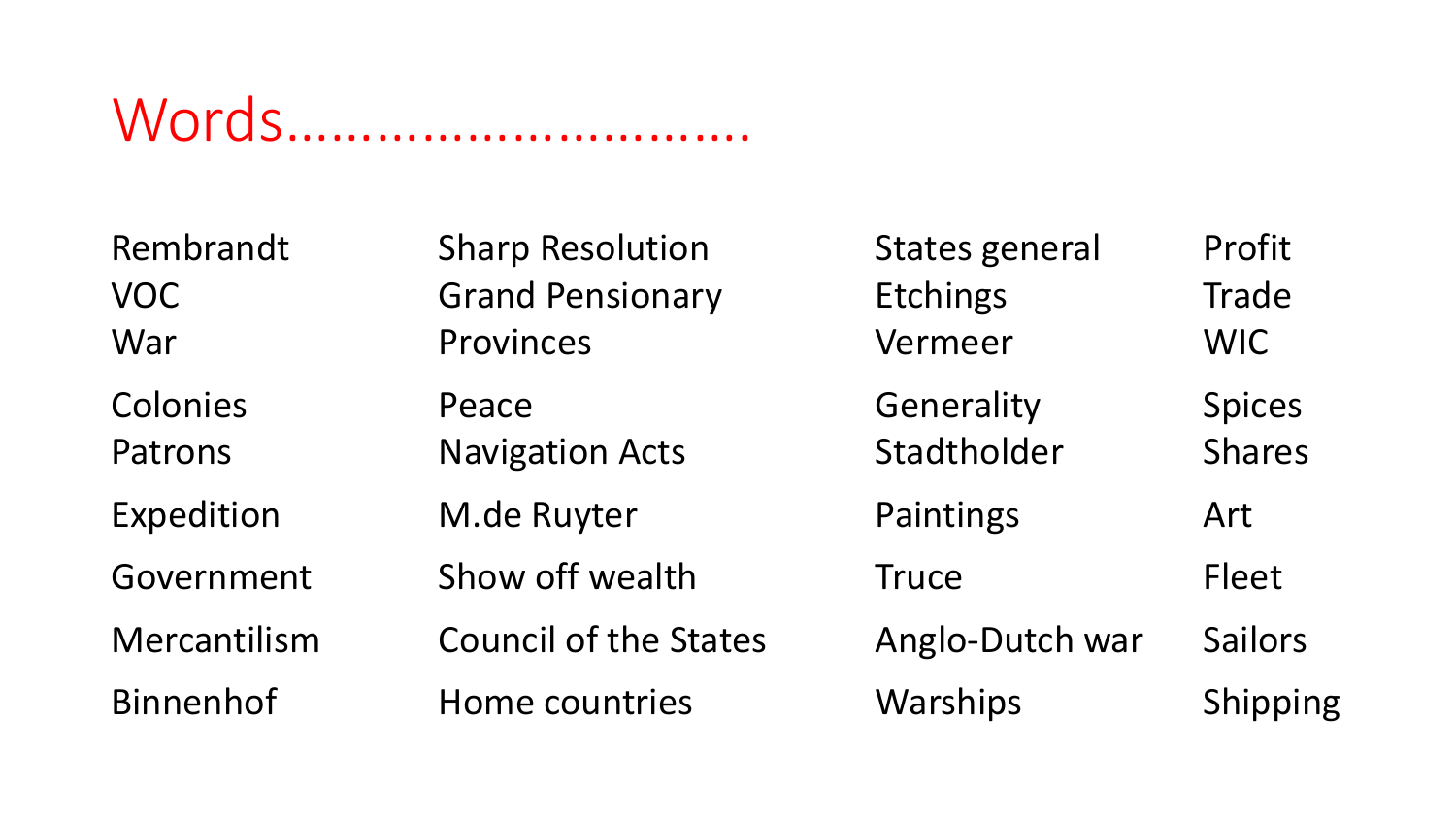#### Hint

| Rembrandt<br><b>VOC</b><br>War | <b>Sharp Resolution</b><br><b>Grand Pensionary</b><br>Provinces | States general<br>Etchings<br>Vermeer | Profit<br><b>Trade</b><br>WIC  |
|--------------------------------|-----------------------------------------------------------------|---------------------------------------|--------------------------------|
| Colonies<br>Patrons            | Peace<br><b>Navigation Acts</b>                                 | Generality<br>Stadtholder             | <b>Spices</b><br><b>Shares</b> |
| Expedition                     | M.de Ruyter                                                     | Paintings                             | Art                            |
| Government                     | Show off wealth                                                 | <b>Truce</b>                          | <b>Fleet</b>                   |
| Mercantilism                   | <b>Council of the States</b>                                    | Anglo-Dutch war                       | <b>Sailors</b>                 |
| <b>Binnenhof</b>               | Home countries                                                  | Warships                              | Shipping                       |